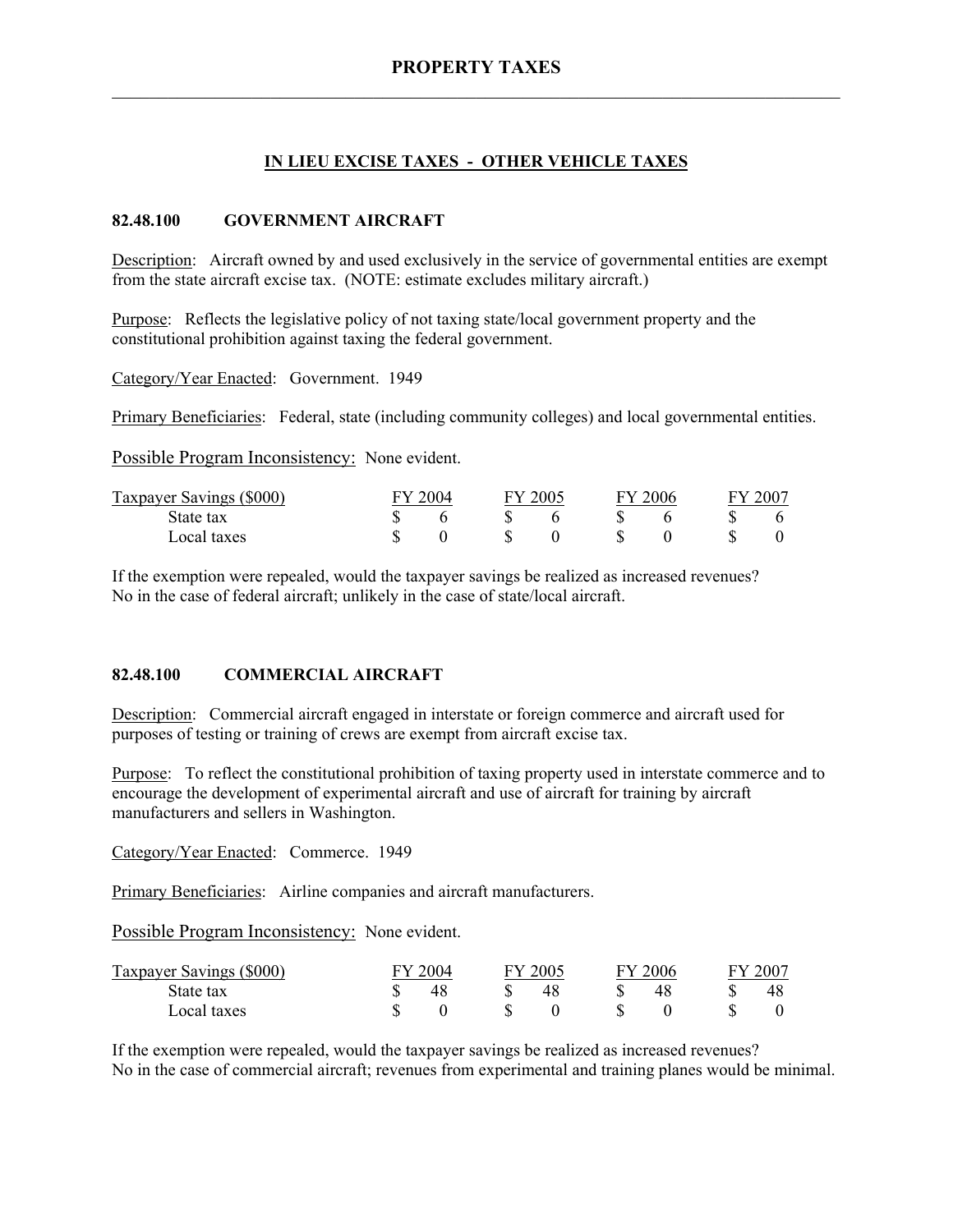# **82.48.100 AIRCRAFT HELD FOR SALE**

Description: Aircraft held for sale, exchange, delivery, etc. or for demonstration purposes solely as stock in trade by a licensed aircraft dealer are exempt from the aircraft excise tax.

Purpose: The exemption is justified on grounds of equity, since business inventories are exempt from personal property tax.

Category/Year Enacted: Other business. 1955

Primary Beneficiaries: Aircraft dealers.

Possible Program Inconsistency: None evident.

| Taxpayer Savings (\$000) | 2004 |  | 2005 |  | 2006 |  | 2007 |  |
|--------------------------|------|--|------|--|------|--|------|--|
| State tax                |      |  |      |  |      |  |      |  |
| Local taxes              |      |  |      |  |      |  |      |  |

If the exemption were repealed, would the taxpayer savings be realized as increased revenues? Unlikely.

# **82.48.100 NONRESIDENT AIRCRAFT**

Description: Exemption from aircraft excise tax is allowed for planes owned by nonresidents, which are located at an airport that is jointly owned by governmental entities of Washington and another state.

Purpose: Provides an economic incentive for Idaho residents to base their privately owned airplanes at the Moscow-Pullman airport.

Category/Year Enacted: Other business. 1999

Primary Beneficiaries: Nonresident owners of airplanes based at the Moscow-Pullman airport.

Possible Program Inconsistency: None evident.

| Taxpayer Savings (\$000) | 2004 |   | 12005 |  | $\degree$ 2006 |  | 2007 |  |
|--------------------------|------|---|-------|--|----------------|--|------|--|
| State tax                |      | - |       |  |                |  |      |  |
| Local taxes              |      |   |       |  |                |  |      |  |

If the exemption were repealed, would the taxpayer savings be realized as increased revenues? Unlikely, such owners could simply relocate such planes to their home state.